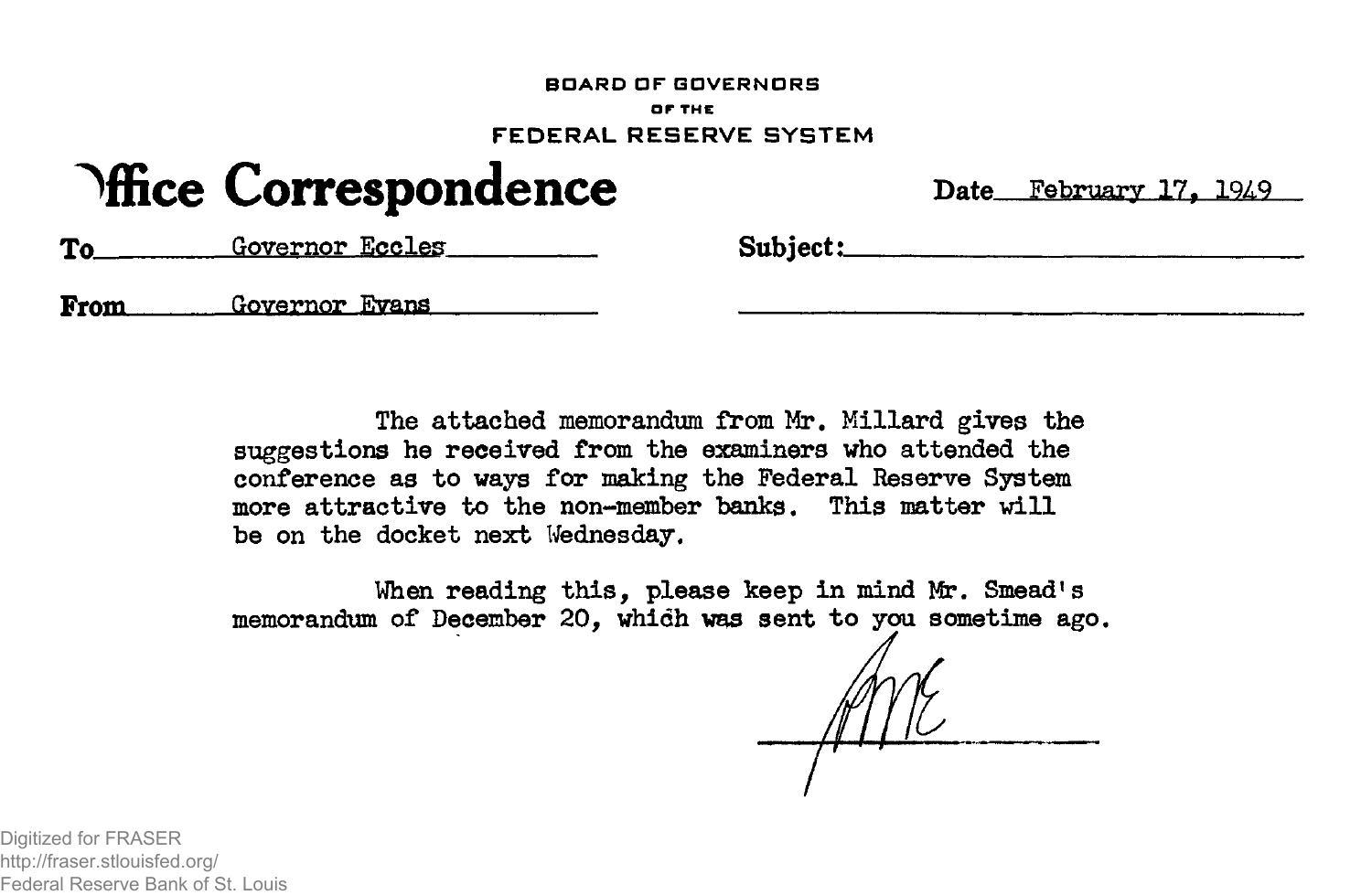## **GO PI**

### February 16, 1949

|      | Governor Evans | Subject: Deterrents to Membership of |
|------|----------------|--------------------------------------|
| From | E. R. Millard  | State Banks in the System            |

In line with our telephone conversation in pursuance of a suggestion made by Mr. Morrill regarding the agenda for our recent Examiners' Conference. the officer in charge of examinations at each Reserve Bank was given a memorandum during the conference stating that we were interested in obtaining the views of the conferees in regard to "handicaps to membership," such as- $(a)$  reserves, (b) capital requirements, (c) failure to render services, and (d) other handicaps.

During the "executive session" on the last day of the conference, oral reports were given as to the deterrents to membership in each District.

Our analysis of the comments made by the various Reserve Bank representatives indicates that the deterrents may be summarized, briefly, as follows:

- 1. Reserves required. (This is probably the greatest deterrent at this  $time.)$
- 2. Capital requirements.
	- (a) Banks with branches.
	- (b) Basic requirement for membership.
- 3. Par clearance of checks. (This is a particular problem of long standing in Districts  $5, 6, 8, 9$ , and  $probability$   $11.$ )
- 4. Attitude of State Supervisors and/or examiners.
- 
- 5. Attitude of correspondent banks.<br>6. Failure of Reserve Banks to rend Failure of Reserve Banks to render services offered by correspondents.  $(a)$  Immediate credit.
	- (b) Cash letters without sort.
	- $(c)$  Nonpar items handled.
	- (d) Investment service.
	- (e) Participation in loans.
- 7. Attitude of FDIC Supervising Examiners and/or examiners.
- 
- 8. Object to Governmental regulation.<br>9. Group and chain relationships. Group and chain relationships.
- 10. Affiliates unwilling to be examined and to render reports.
- 11. Restrictions on **Lo**ans to executive officers.<br>12. Requirement that title business be discontine
- Requirement that title business be discontinued.

The deterrents listed are not common to all Districts as may be noted from the attached statement showing the detailed comments of the Reserve Bank representatives.

Attachment.

cc: Mr. Morrill.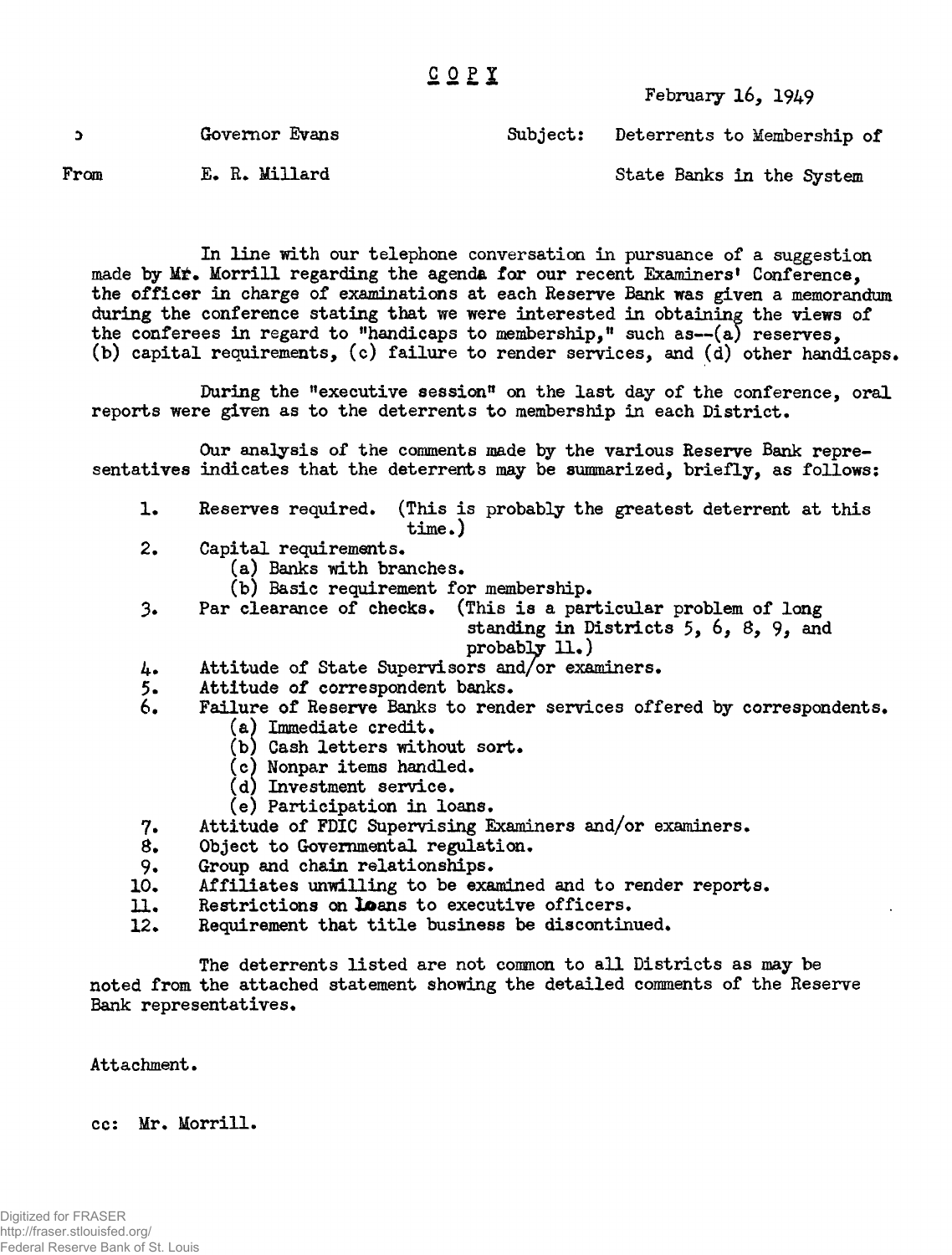## **COP I**

#### **.DETERRENTS TO MEMBERSHIP**

#### **,Goraents of Reserve Bank Bepresentatives Daring Examiners' Conference, February 2\*4, 1949.**

**BOSTOH: The principal deterrent to membership in our District** is one of cost which involves reserves. Costs from the standpoint of **potential loss of income as a result of meeting reserve requirements. We also have the situation of capital requirements, particularly with regard to branch banks, vhich is a definite deterrent. As far as these other two items, I don't believe there are any real handicaps. One other thing I might mention is that old bugaboo—they don't like to get too close to Government. State Supervisors have a negative attitude, no real obstacles. Hot too strong opposition from correspondent banks.**

NEW YORK: That just about set it up. No. 1 is the difference **in costs of membership. If you could offset the cost of membership, we would get some member banks, I am pretty certain.**

**The differences in reserves is another item, not so mach for us as elsewhere• Connecticut requirements are the same, and New York has gone as far as it can go under the law. New Jersey did notj there is a differential there which has cooled off prospects which we thought we might have had in New Jersey. Capital requirements, regarding branches, is the one thing that is binding now. We have had one withdrawal, another in process, and razors of some more. We get the service thing; they don't like the idea of the Reserve System paying its earnings back to the Government. They think we could spend some of that money in providing additional services to the member banks. One of the things that looms up pretty large is the furnishing of wrapped coin. We have a program of furnishing some, not as such as some other Reserve Banks. I think some of the banks would be perfectly willing to pay for it if we would wrap for them. We furnish wrapped coin, two bags of each denomination per week, to banks under \$3 million deposits.**

**We have two or three banks in New York City active in the field of building up correspondent relations, and one bait they hold out is** sending their cash letters all in one package without doing any sorting. **They have gotten some accounts that way, and some have been expensive, but they feel that they can build up their totals and make money on it over**all, whereas they might lose on an individual bank. Some of their field **representatives work that single package transit letter pretty hard.**

**In New York State, the State Supervisors have been of some help to usj I don't recall that they have in Connecticut or New Jersey.**

**PHILADELPHIA: We have the same two obstacles which have been mentioned. The State of Pennsylvania reserve requirements are lower than ours, and their effective reserves are much lower because a bank is allowed to carry part of its reserves in eligible Pennsylvania securities and in**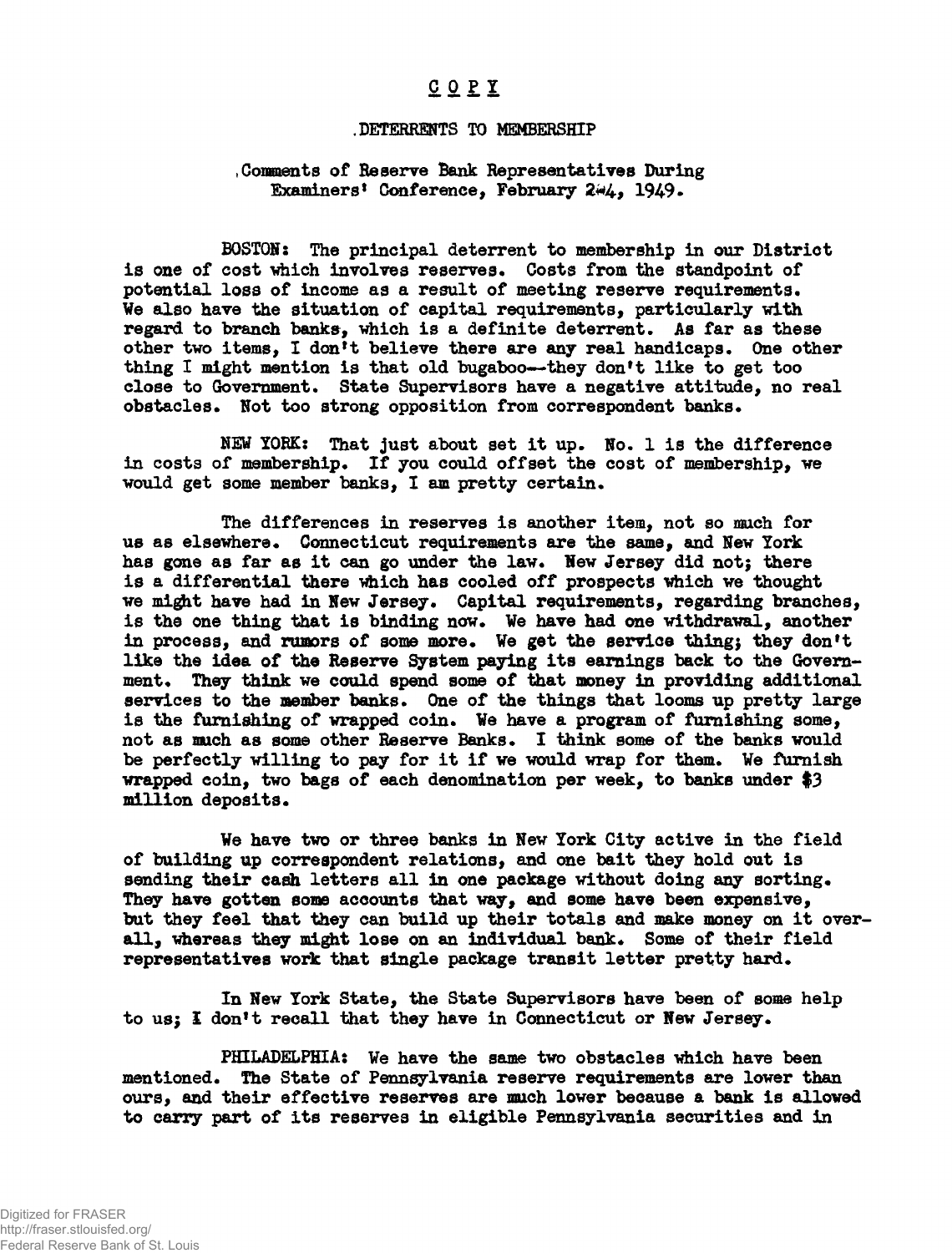**addition they are allowed to treat float as reserves.**

**On the second point, we have had one case of a good-sized bank which has not come into membership because they think that they may take** over a branch bank in the near future.

**The third deterrent, second in importance, is the policy of the Board in refusing to take in banks doing title business. I would like to make a little plea on that. We agree with the philosophy that title insurance is not a proper part of a bank of deposit, but in Pennsylvania, an act of 1875 authorised the title business, a lot of banks had the power, and a lot of them exercised it. In view of the desirability of taking into membership sound banks, we might give thought to a policy whereby we would admit banks doing title insurance business if they are otherwise sound and acceptable provided they were doing this business before 1933 or 1934- but not afterward.**

**There is a friendly attitude on the part of the State Supervisors in Delaware, but no active endeavor to help; New Jersey is friendly, but no endeavor to encourage membership; in Pennsylvania the attitude was neutral until a year or two ago, but now I think their attitude could be characterized as a little unfriendly, but no active effort to discourage it.**

**We have a pretty strong feeling that at least two or three of the larger correspondent banks aren't helpful at all, and I have a strong feeling that after the recent increase in reserves the correspondent representatives in two or three cases might have given advice not too favorable to us.**

**CLEVELAND: Reserves are the prime deterrent to members. Kentucky reserves are much lower, and they don<sup>f</sup>t pay much attention to them. In other States they count cash as part of the reserve, so it is quite a factor and we are told about it. As far as capital requirements go, it is a deterrent only in connection with the establishment of branches. We have a couple of banks with branches that would no doubt come in if they could with their present capital. Our failure to render service quite an angle has been made in the past that the Fed only gives deferred credit on checks sent in; and the single package shipment. There is an apparent lack of realisation that they have to carry a larger balance with correspondents. Another thing is that correspondent banks will look over their investment accounts and advise them as to specific issues. As far as correspondent relationships go, many of them have existed for many years and they hesitate to break them. We have one correspondent bank that is definitely antagonistic and makes no <sup>w</sup>bones<sup>w</sup> about it. A couple of others that are more or less neutral. As far as supervisory agencies go, they are friendly but neutral. In Pennsylvania, there is this rather intensifying of State's rights attitude to the extent where they are not fostering membership in the System, although some Pennsylvania examiners have advised them to join the Fed to get away from arguments with the FDIC# State examiners in Ohio seem to resent Fed participation in examinations because they push them to do a decent job.**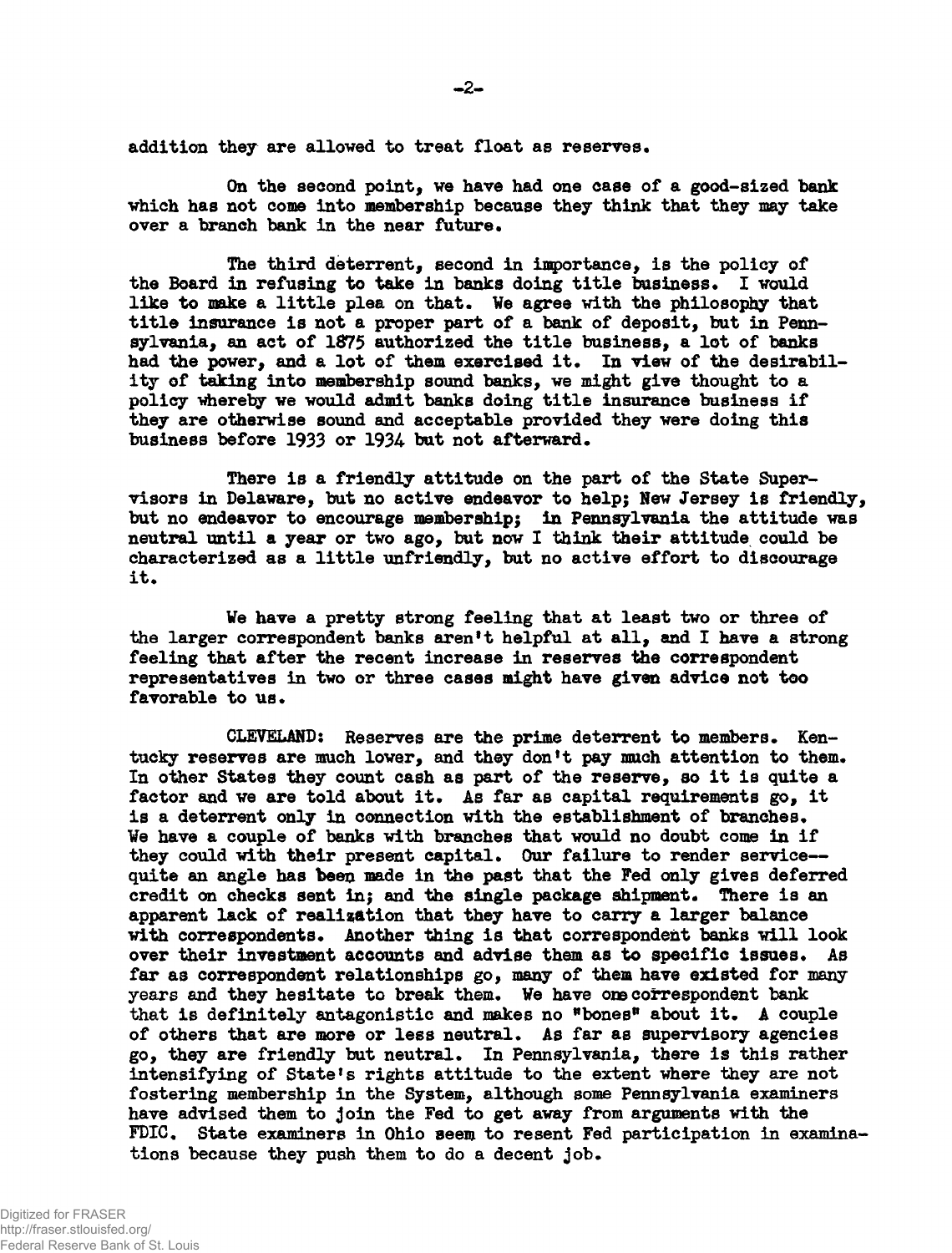**RICHMOND: The number one deterrent in the southern half of our district is the nonpar question of exchange, complicated by the presence of two relatively large nonmember banks who are absorbing in the neighborhood of |300,000 to \$400,000 a year in exchange, actively** soliciting accounts on that basis. In the northern part and throughout **the district, it is the same as the others - reserves and capital accounts. There is a hostility fostered by regulations; they don<sup>f</sup>t like** to get too close to Government.

**As far as our supervisory contacts are concerned, there is active hostility to membership in Maryland and North Carolina\* There** is a more dr less passive attitude in Virginia and West Virginia and a favorable attitude in South Carolina. We have one correspondent member bank and two nonmembers in our district that are hostile. A repre**sentative of Chase National Bank discouraged a prospective member in the Baltimore zone and said that the Federal Reserve should not be allowed to solicit membership\* The Vice President of Peoples-First National Bank** and Trust Company, Pittsburgh, is antagonistic.

**Package shipping is complicated again in our District by the par question\* The fact that we can<sup>f</sup>t handle nonpar checks necessitates a special arrangement for clearing them, which necessitates a correspondent relationship\* There is some FDIC hostility to membership, the Supervisory** Examiner actually requested a bank not to join. Because of a holding **company affiliate relationship, we lost a member.**

**ATLANTA: The matter of reserves up to now has not been of** particular importance. If **maserves were increased further, it would be a deterrent\* Capital requirements are keeping two or three banks with** branches from coming in.

**As to supervisory relations, I think we could sum it up with the brief statement that their attitude in our District is not hostilej perhaps negative. I believe that the Supervisor in Georgia is quite friendly\* The No\* 1 deterrent is exchange throughout the District. As for correspondent banks, I could name four that are openly antagonistic,** and two others that are, to say the least, cool. We had FDIC hostility **in the past, but we do not have it now. (We offer no clear-cut advantage** that would overcome the disadvantages.)

CHICAGO: No. 1 deterrent is reserve requirements. State reserves are so much smaller. Second is capital requirements in connection **with branches\* We lost a few members in Michigan and Wisconsin who had been members for a long period of time on account of wanting to estab**lish branches. They have indicated to us that they would like to be back **in the System if they could get that requirement changed.**

**As far as correspondent banks are concerned, at the top level we are told that they do not discourage membership, but I think the bank**